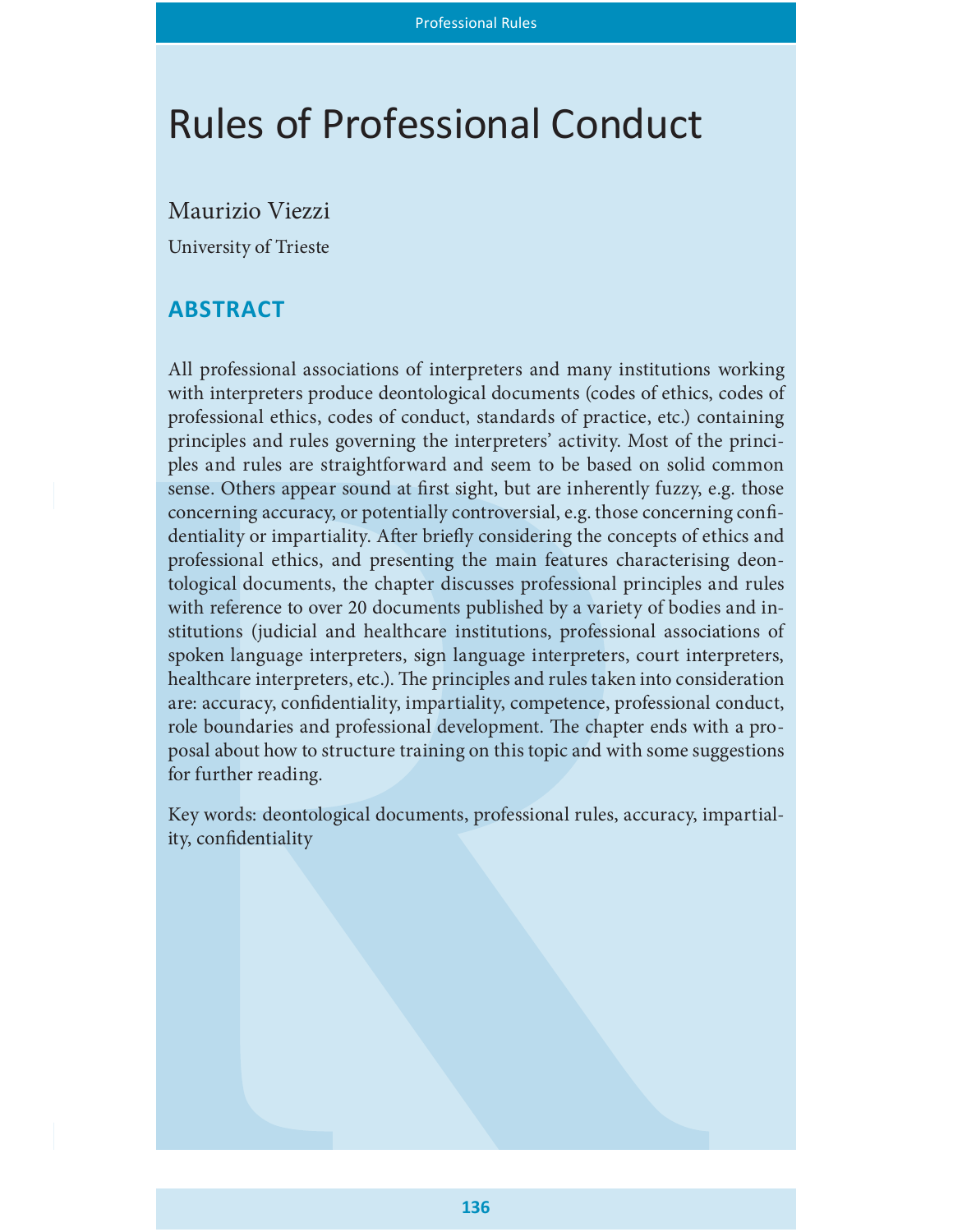### **1 INTRODUCTION**

This chapter is devoted to rules of professional conduct in community or public service interpreting<sup>1</sup> and is structured as follows: section 2 presents the concepts of ethics, professional ethics, deontology and standards of practice, and the deontological documents where those concepts are typically illustrated; in section 3, the main professional principles and rules are discussed, with special attention paid to accuracy, confidentiality and impartiality; section 4 is about training and contains some suggestions on how to organise training activities with a view to raising awareness of professional rules and their importance; finally, a short list of publications is provided for those wishing to learn more about professional rules and other aspects of interpreting, in particular community or public service interpreting.

The aim of the chapter is to support the training of community or public service interpreters, not the training of intercultural mediators. Community interpreting and intercultural mediation are two completely different professions, to the point that in some or even most cases what intercultural mediators do (are required and expected to do) is something community interpreters *should not* do.<sup>2</sup>

The documents discussed in this chapter are documents referring to interpreting – interpreting in general (spoken language and sign language interpreting), but also community interpreting, healthcare interpreting and court interpreting. Such a scope may seem to exceed the remit of the TRAMIG project which is basically about spoken language interpreting (and intercultural mediation) in healthcare settings. If one looks at interpreting, though, one easily realises that there is a fundamental unity in what interpreters are called upon to do across the spectrum of their assignments. In a way, "interpreting is interpreting is interpreting": it is "source-text induced target-text production for a third party" as Neubert (2000, 10) would have it.<sup>3</sup> That is why talking about interpreting as such makes sense and that is why reference to settings outside healthcare or even outside public service interpreting is here justified. $4$ 

- 1 For the purpose of this chapter, "community interpreting" and "public service interpreting" are regarded as synonymous as are "community interpreter" and "public service interpreter" (see also note 2 in Falbo, this volume).
- 2 See, for example, García-Beyaert et al.: "The interpreter may point to a possible cultural difference that interferes with effective communication, but should avoid providing cultural explanations of his or her own. To promote intercultural communication, the community interpreter should let the parties explore each other's cultural views themselves" (2015: 24) (emphasis added). Cultural explanations are one of the pillars of an intercultural mediator's activity.
- 3 Neubert was actually writing about translation, but the definition perfectly captures the essence of interpreting as well.
- 4 Whether court interpreting belongs to public service interpreting is a moot question. On the one hand, it has rules of its own, often enshrined in legislation, on the other, there is no doubt that justice (the administration of justice with all its structures, bodies and institutions) is a public service (see for example Jean 2010).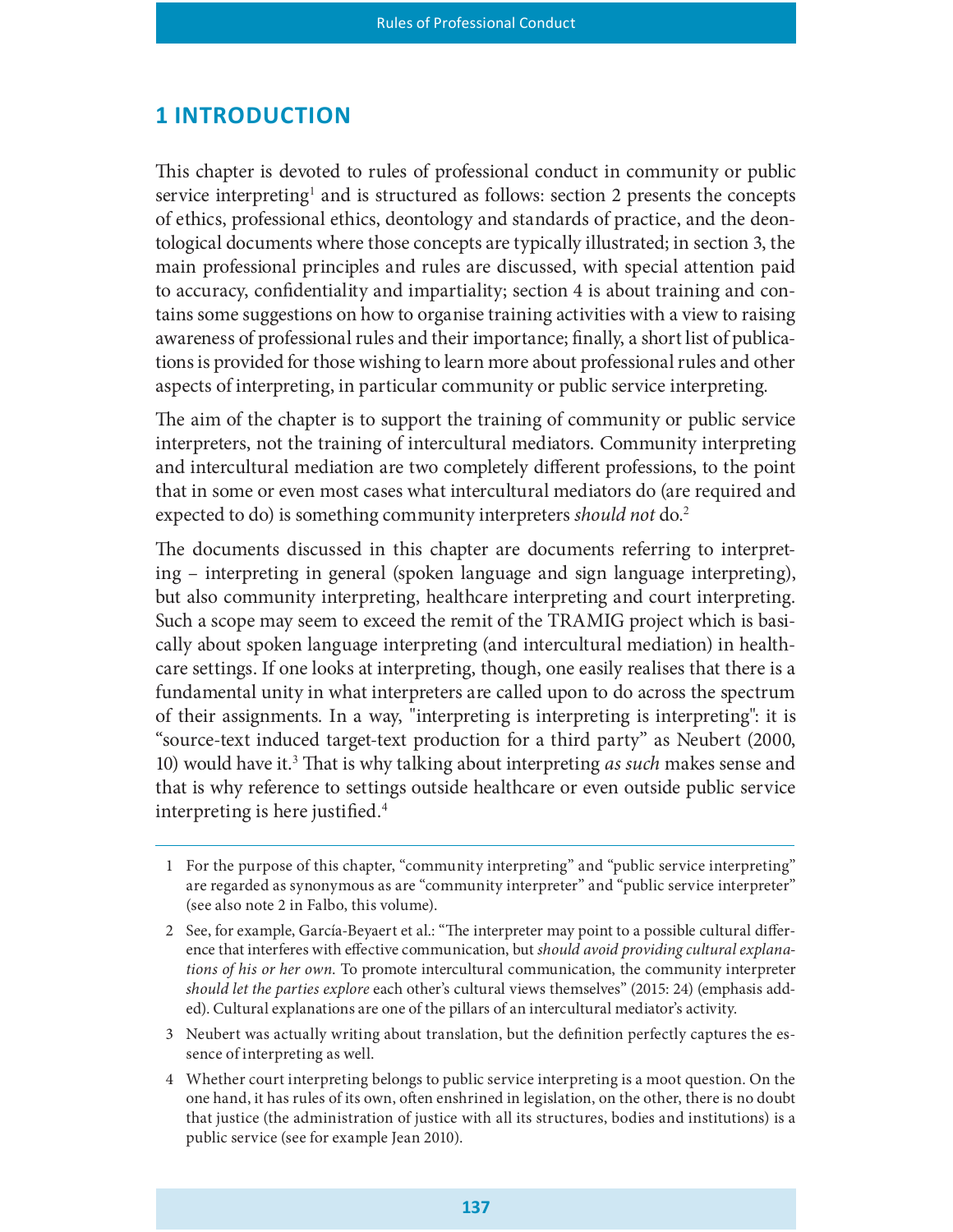There is no denying, though, that settings are crucially important. Interpreting is a service provided to particular people in a particular communicative situation (Gile 1995). The nature of the situation or event, the type of people involved and their mutual relationships have an impact on interpreters and their roles. Interpreting always entails barrier crossing, and language and culture may not be the only barriers that have to be negotiated – power, religion, emotions, etc. may be just as high or, more often than not, even higher and harder to cross. So, while interpreters are always asked to convey sense and establish communication, the conditions and circumstances under which they operate require resilience and the ability to adapt: interpreting during negotiations in a conflict area is not the same as interpreting in a hospital, interpreting for a gender violence victim is not the same as interpreting for a local government officer, etc. Furthermore, as will be seen, communication per se may not be the ultimate goal of the interpreters' activity.

For the rules discussed below, reference will be made to documents issued by professional associations and to documents issued by institutions that recruit interpreters and are users of interpreting services. It was deemed useful to compare and contrast the two as the former lay down a series of principles and norms that interpreters are committed to, whereas the latter lists a series of principles and norms that are imposed on interpreters.<sup>5</sup> As will be seen, similarities prevail over differences. A training manual will also be occasionally mentioned and quoted. It should come as no surprise as there is an obvious connection between professional rules and training for a profession.

A final word on the importance of this topic for the training of trainers and therefore for the training of future interpreters. The principles, the codes, the norms provide food for thought – future trainers are invited to analyse and discuss them and are also invited to convey the outcome of their analyses and discussions to future interpreters to stimulate further reflection and debate, and raise awareness of the role played by professional rules. Future interpreters will thus acquire the tools they need to be able to make appropriate choices in their professional lives.

Principles, codes and norms, though, are not important just because they state what interpreters *should* or *should not* do, but because they also state what interpreters are allowed to do. While carrying out research for previous European projects, this author found that it is not uncommon for public service interpreters (including court interpreters) to assume a subordinate role  $-$  often they do not assert themselves and their professionalism, they do not insist on being granted adequate working conditions, they do not demand to be given whatever they need to be able to fulfil their tasks appropriately. As a result, there is often a "mismatch between the reality of the interpreters' working environment and the

<sup>5</sup> Technically, the norms of a professional association are also imposed on members, but they are also, at the same time, the freely accepted expression of a common will.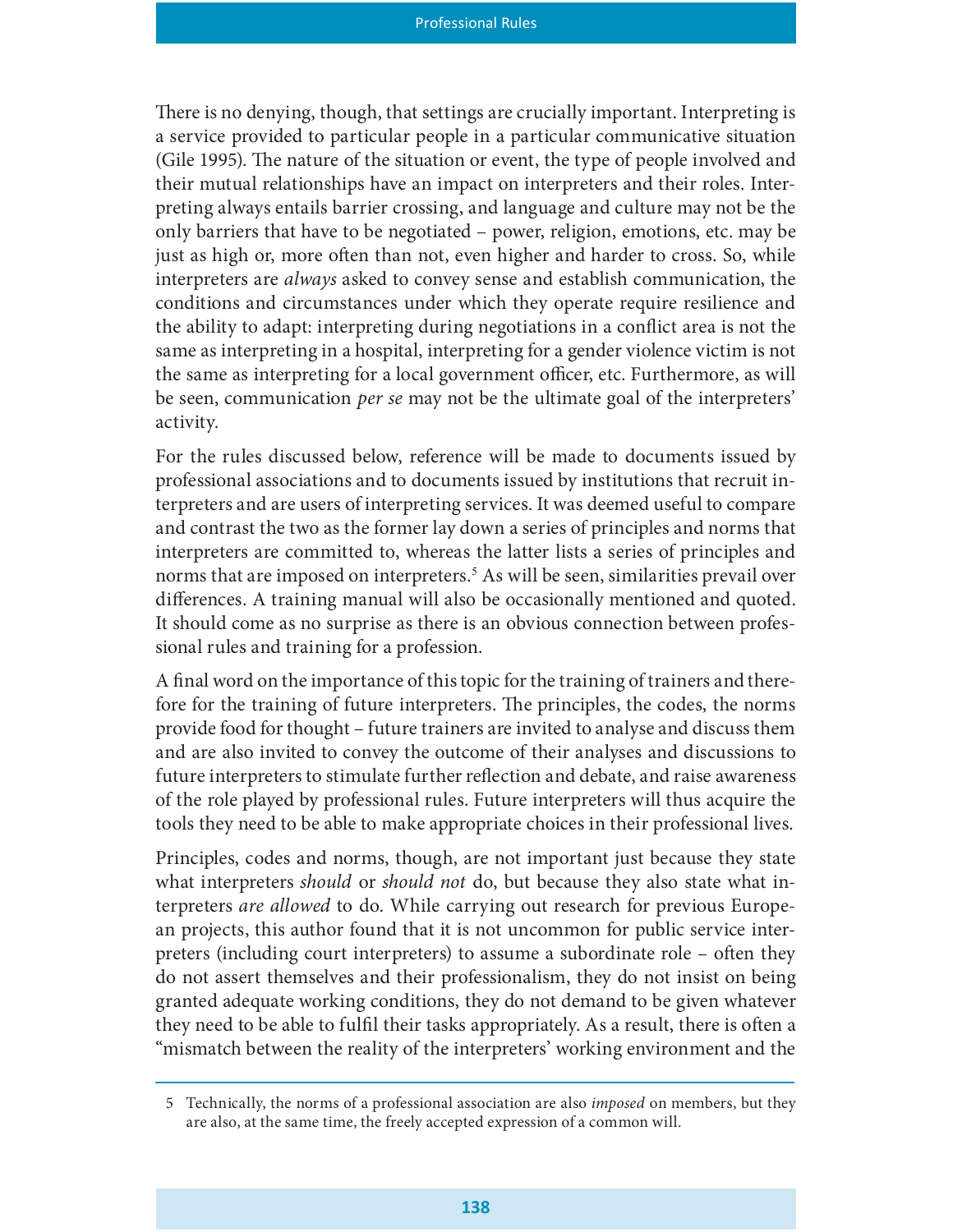principles expressed in codes of ethics and standards of practice" (Pokorn and Mikolič Južnič 2020, 82). That is why deontological documents may play a crucial role with a view to empowering public service interpreters.

## 2 DEONTOLOGICAL DOCUMENTS

The word "ethics" is often used with regard to professions, professionals and their associations. In most cases it is not the right word as what is meant is actually "*professional* ethics". In general terms, ethics applies to people as human beings whereas professional ethics applies to people as professionals. The two may overlap, but do not coincide: based on ethics, a translator may decide not to sign a contract to translate Hitler's Mein Kampf; based on professional ethics a translator commits her/himself to translating it with the goal to produce what s/he feels is the best possible translation. Baixauli-Olmos (2017) even suggests that there is a further step forward. When personal feelings and attitudes give way to official, collective norms, professional ethics is replaced by deontology: "while professional ethics refers to the desirable and optional good, and emanates from individual awareness and sensitivity, deontology stems from the collective agreement on what goods are required and on what rules practitioners are bound to follow. [...] deontology concerns norms" (Baixauli-Olmos 2017, 252); and deontological documents is the umbrella term he uses to refer to documents guiding the activity of professionals (ibid.).

Generally speaking, there are two types of such documents. The first is a "code" laying down binding principles and rules. Codes go by various names such as Code of Ethics (ATIA 2015), Code of Ethics and Professional Practice (ATA 2010), Code of Professional Conduct (ITI 2016), etc. A code of this type typically contains "a set of principles or values that govern the conduct of members of a profession while they are engaged in the enactment of that profession. It provides guidelines for making judgments about what is acceptable and desirable behaviour in a given context or in a particular relationship" (NCIHC 2004, 6). Along the same lines, the introduction to the Code of Professional Conduct of the Registry of Interpreters for the Deaf says that "a code of professional conduct is a necessary component to any profession to maintain standards for the individuals within that profession to adhere. It brings about accountability, responsibility and trust to the individuals that the profession serves" (RID 2005).

In principle, a professional code is only binding for the members of the professional association in question. To the extent to which it states principles that are considered universal, though, it becomes a set of norms and rules binding all current and future interpreters when practicing their profession, irrespective of their being or not being members of that association and irrespective of their having or not having proper qualifications.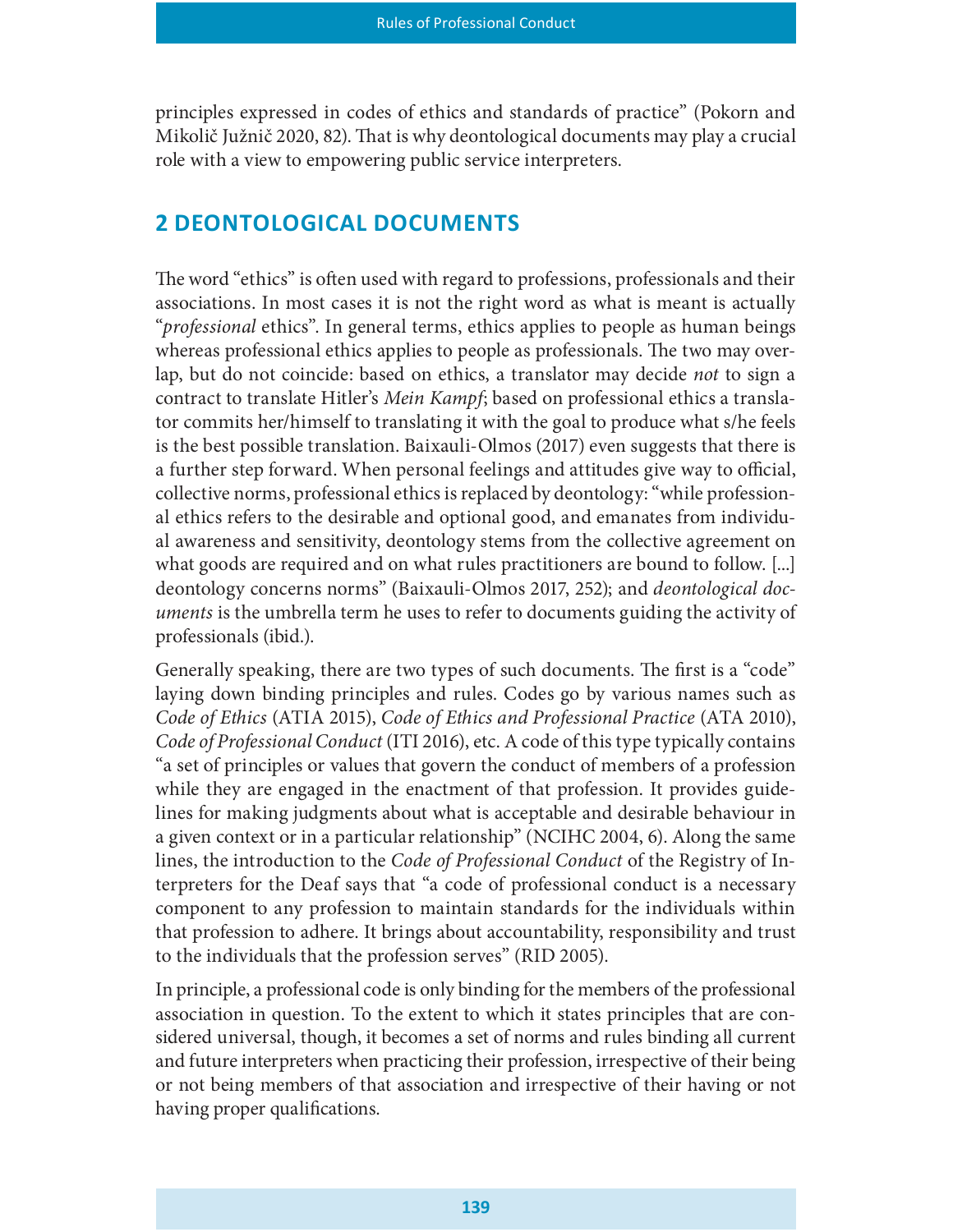The type of code that has just been described is often accompanied by a different kind of document that tends to be "informative, longer and containing fairly specific guidelines" (Baixauli-Olmos 2017, 252). Again, different names are used (occasionally engendering some confusion): Standards of Practice (NCIHC 2005), Code of Conduct (AUSIT 2012), Commentary (ATA n.d.), etc. Documents of this kind serve to translate theory into practice: "Standards of practice are concerned with the 'hows' of performance as compared with codes of ethics that focus on the 'shoulds'" (NCIHC 2005, 1). In greater detail: standards of practice "are a set of guidelines that define what an interpreter does in the performance of his or her role, that is, the tasks and skills the interpreter should be able to perform in the course of fullling the duties of the profession. Standards describe what is considered 'best practice' by the profession and ensure a consistent quality of performance" (ibid.).

Codes issued by administrations and institutions address interpreter conduct from a different point of view, as is obvious for bodies that, unlike professional associations, are users of interpreting services. Some statements regarding the purpose and role of these codes clearly show their different nature. For example, according to the introduction to the *Code of Ethics* of the Wisconsin Court System, the purpose of a code of ethics (any code of ethics) is "to articulate a core set of principles to guide the conduct of a court interpreter and to educate judges in the level of conduct expected" (WCS 2014).<sup>6</sup> The idea of client or customer education is not new, but when it comes from the users themselves it comes as a pleasant surprise. As regards the Wisconsin code itself, "it has been adopted by the Wisconsin Supreme Court to guide interpreter conduct while working in the courts of Wisconsin and to serve as a basis for interpreter education" (ibid.);<sup>7</sup> mention has already been made of the connection between rules of professional conduct and training, but finding the concept in a document issued by an American State Court System is, again, rather surprising. The Wisconsin document also says that the purpose of the code is "to define the duties of interpreters and thereby enhance the administration of justice" (ibid.);<sup>8</sup> and, along the same lines, "communication barriers must be removed as much as is reasonably possible so that [persons with limited proficiency in the English language] may enjoy equal access to justice" (ibid.).<sup>9</sup> Similar concepts and wording may be found in the Code of Interpreter Ethics of the Illinois Supreme Court (ISC 2014), the Code of Ethics for Court Interpreters of the State of Mississippi (SoM 2011), the Code of Professional Conduct for Interpreters, Transliterators, and Translators of the New Jersey Supreme Court (NJSC 2016), etc. Privately and unofficially, interpreters may be

<sup>6</sup> Emphasis added.

<sup>7</sup> Emphasis added.

<sup>8</sup> Emphasis added.

<sup>9</sup> Emphasis added.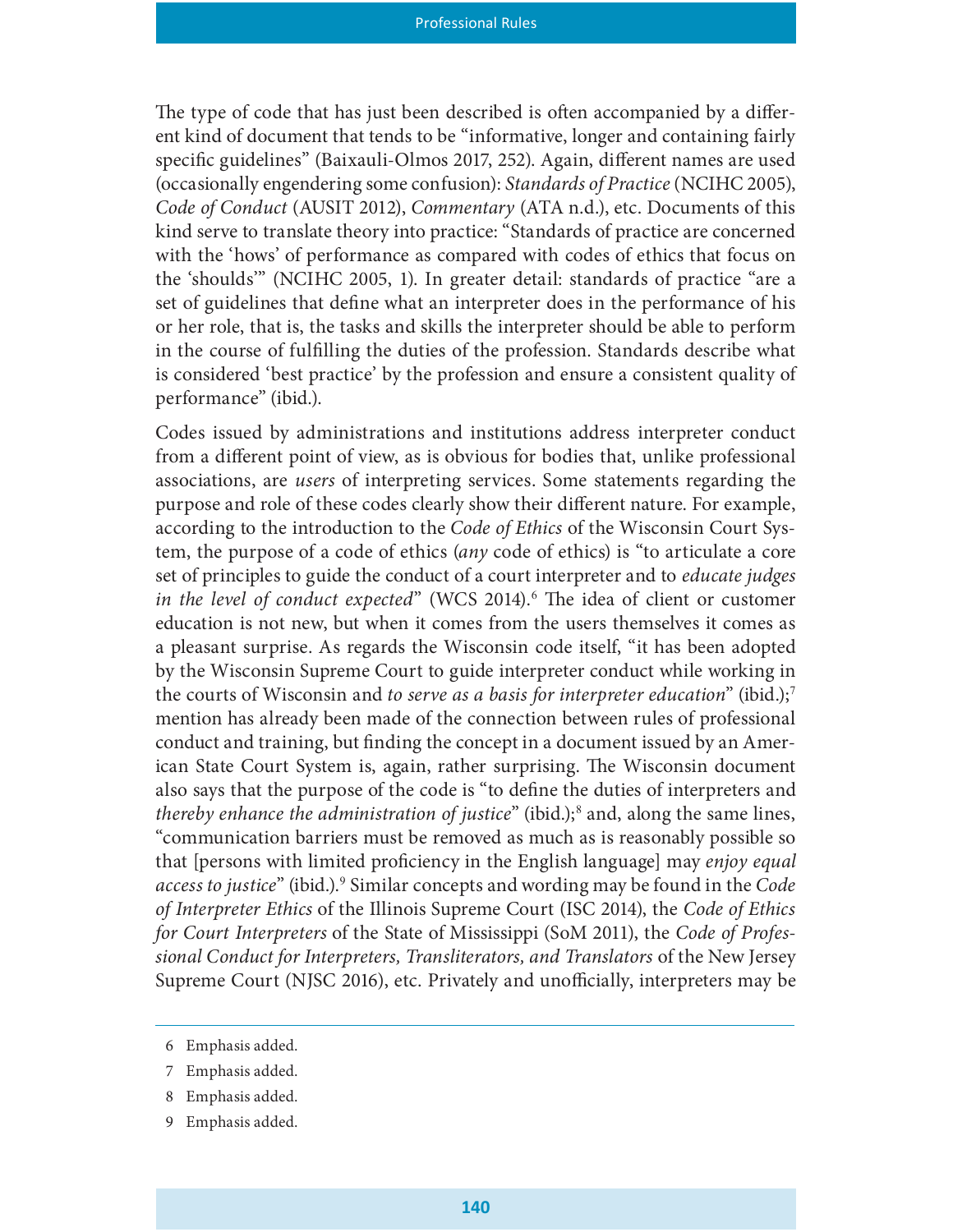seen as a necessary evil, but officially they are described as professional figures who, by making communication possible, contribute to the administration of justice, the enjoyment of rights, etc. – an important recognition and, at the same time, a great responsibility.

## **3 PRINCIPLES AND RULES**

Interpreters' codes are all very similar, with relatively few principles that can be found in all of them – whether issued by professional associations or by administrations and institutions. The wording is sometimes different, some concepts may sometimes be dealt with under different headings, but by and large all codes deal with the same things – they state the same principles and the same norms. All of them have articles about accuracy, condentiality, impartiality, etc. – which means that some principles are, actually, *universal*. They do not all say the same things about those principles, though – which means that this is an area where reflection and discussion have still a role to play to raise awareness of the complexity of the issues at stake and the diversity of points of view.

The main principles usually found in deontological documents will now be presented and discussed. More space and separate sub-sections will be devoted to accuracy, confidentiality and impartiality – three principles that are or may be to some extent controversial – with accuracy analysed in even greater detail on account of the complexity of the concept. The other principles appear more straightforward and will be covered in a single sub-section.

#### 3.1 ACCURACY

With some inconsistencies and raising more than one doubt, all deontological documents agree on accuracy being one of the fundamental principles interpreters have to abide by: interpreting must be "accurate and complete" (e.g. NCIHC 2005, 1), "accurate and precise" (Home Office 2008, 3), etc.; there must be no additions or omissions or distortions (all of them); interpreters must interpret "accurately, completely and objectively" (ITIA 2009, 2), "faithfully, accurately and impartially" (ITI 2016: 5), "truly and faithfully" (NRPSI 2016, 4), "completely and truthfully" (NBTG 2014, 1), "with the greatest fidelity and accuracy" (ICTY 1999, 4), etc. The AUSIT Code of Ethics and Code of Conduct spell it out with great clarity. The fifth "general principle" of the Code of Ethics reads: "interpreters and translators use their best professional judgement in remaining faithful at all times to the meaning of texts and messages" (AUSIT 2012, 5); in the explanation that follows, a definition of accuracy is given: "accuracy for the purpose of this Code means optimal and complete message transfer into the target language preserving the content and intent of the source message or text without omission or distortion" *(ibid.)*. The *Code of Conduct* simply adds that interpreters "do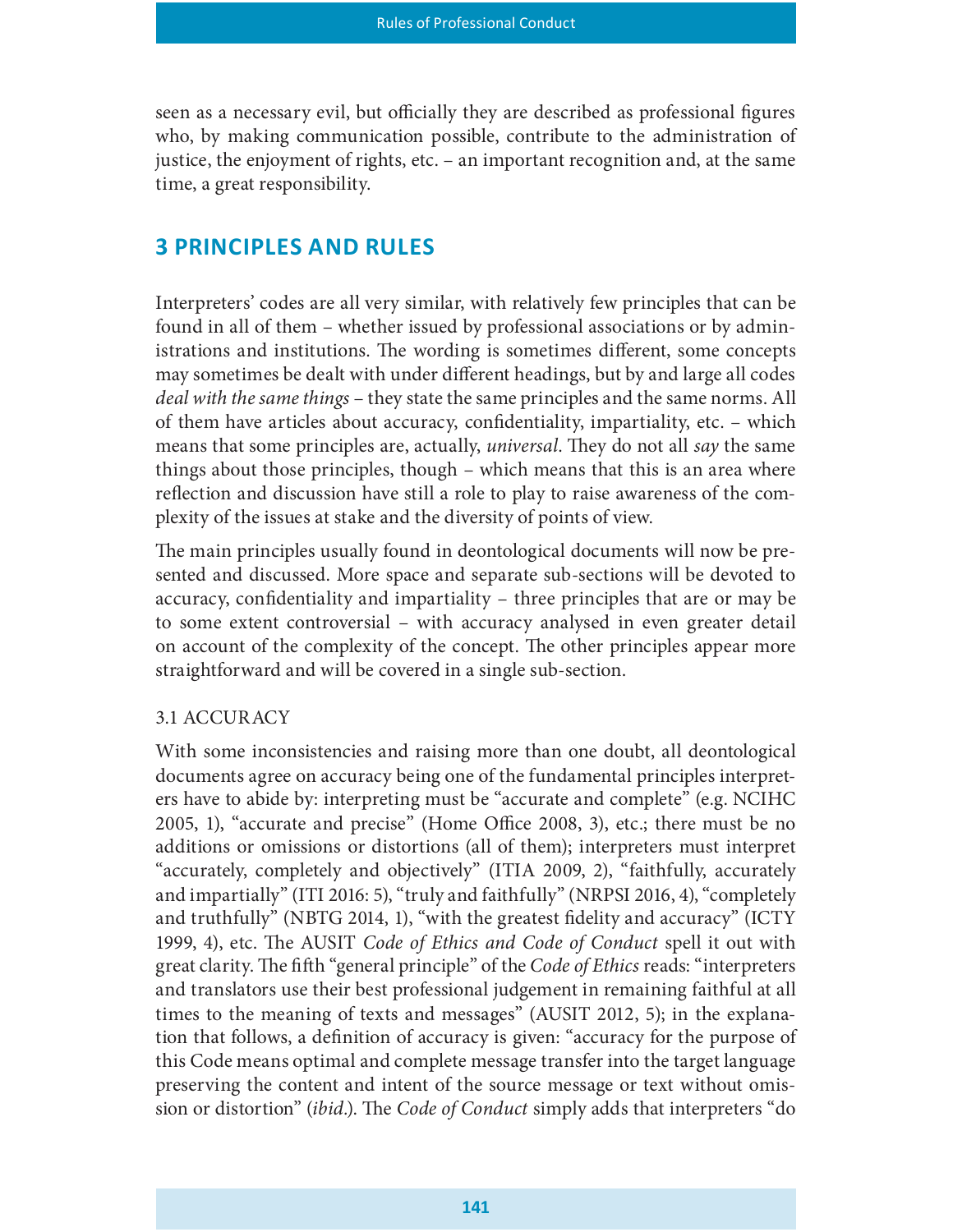not alter, add to, or omit anything from the content of the source message", "acknowledge and promptly rectify" any interpreting mistakes, "ask for repetition, rephrasing or explanation if anything is unclear" (AUSIT 2012, 10) and little else. It looks very simple, but it is not.

The Code of Ethics for Community Interpreters of the Irish Translators' & Interpreters' Association stipulates that interpreters should "emulate the inflections" and intonations of the speaker" "and "reflect the person's way of speaking as accurately as possible" (ITIA 2009, 3). "*Emulate* the inflections and intonations": can it be done across languages?

The Irish code also states that interpreters should not "emulate the gestures" made by the speakers" (ITIA 2009, 3); similarly, the Wisconsin code states that the emotional emphasis of the speaker should be conveyed "without reenacting or mimicking the speaker's emotions, or dramatic gestures" (WCS 2014) which seems to mean that emotions and gestures should be "translated" into words. Actually, this is exactly what the NCIHC code says: "interpreters should convey the meaning of those gestures, body language, and tone of voice that add significantly to the content of the message, especially when these might not be noted or might be misunderstood by the other party" (NCIHC 2004, 13). "Conveying the meaning of gestures, etc." means saying something that has not been said: is this compatible with the no-addition tenet?

On the other hand, it is not uncommon for codes to say that interpreters must convey the content and intent of the speaker's message (AUSIT 2012, 5) or its content and spirit (NCIHC 2004, 3; RID 2005, 3) or the speaker's intention (NBTG 2014, 1) which is perfectly in line with one of the fundamental tenets of conference interpreting and in particular with the interpretive theory of translation (Seleskovitch and Lederer 1984), but perhaps at odds with the (traditional) attitude aiming at limiting to a minimum the interpreter's room for manoeuvre in the name of literalism.

The wording used for the accuracy rule is often, but not always, categorical. In the code of ethics of the National Council on Interpreting in Health Care (NCIHC), the accuracy rule reads as follows: "the interpreter strives to render the message accurately, conveying the content and spirit of the original message, taking into consideration its cultural context" (NCIHC 2004, 3). Two points stand out: the verb to strive and the reference to the cultural context, both of which suggest that interpreting is not an easy and simple automatic/mechanical operation as someone might be tempted to believe.<sup>10</sup> The NCIHC code is based on three core

<sup>10</sup> In the framework of previous projects (AVIDICUS 3 n.d., TransLaw n.d.), this author carried out a number of interviews and still remembers a judge saying: "why would they need to prepare for an assignment? Interpreters only have to translate".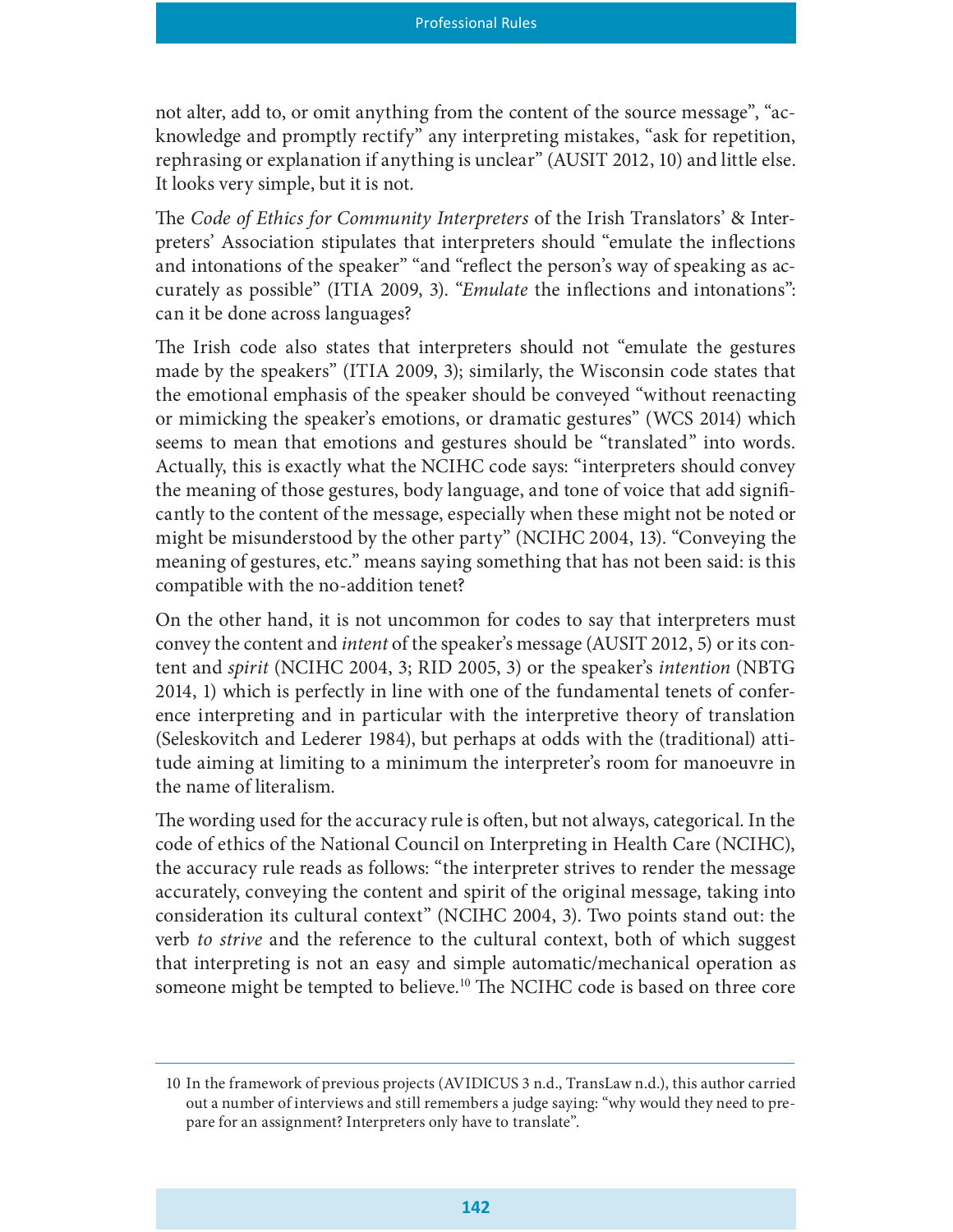values:<sup>11</sup> the first is *beneficence* and will be discussed below; the second is *fidelity* and is obviously related to accuracy: "interpreters make what amounts to a vow to remain faithful to the original message as they convert utterances from one language into another without adding to, omitting from, or distorting the original message" (NCIHC 2004, 8-9).<sup>12</sup> The third core value of the NCIHC code, respect for the importance of culture and cultural differences, is also related to accuracy: interpreters must understand the impact of culture on the way in which health issues are experienced, its impact on communication about health issues; they must understand the way in which "alternative views of the world can lead to critical misunderstandings and miscommunication" (NCIHC 2004, 9). They have to understand "not only the words that are being used but also the underlying, culturally-based propositions that give them meaning in the context in which they are spoken" (NCIHC 2004, 14). Accuracy, therefore, is something more than what can be achieved by using readily-available dictionary equivalents. In the words used in the Guidelines of the New South Wales Health Care Interpreter Services, "interpreters make appropriate linguistic and cultural decisions in order to convey all aspects of the message" (NSW HCIS 2014, 11).<sup>13</sup>

Accuracy is crucially important,<sup>14</sup> but of course interpreting *per se* is first and foremost about communication. In this regard, the RID code states that interpreters

- 12 The outcome, though, can never be taken for granted: "what the speaker means and what the listener understands are not always aligned. [...] many concepts and expressions lack precise equivalents in other languages, yet the interpreter has to come up with linguistic solutions on the spot. As a result, interpreters can only strive for accuracy" (García-Beyaert et al., 2015, 13, emphasis added). García-Beyaert et al. is not a deontological code, but a text "based on a critical distillation and selection of principles and standards included in codes of ethics for interpreters around the world" whose aim is to "support the education and training of community interpreters" (García- Beyaert et al. 2015, 4). Perhaps its most innovative contribution to the field is the concept of *communicative autonomy* defined as "the capacity of each party in an encounter to be responsible for and in control of his or her own communication" (ibid.), a fundamental precept "that should underlie every aspect of the development and practice of community interpreting" (ibid.).
- 13 The cultural dimension and cultural barriers are of course never far away from centre stage in the codes. All of them deal with them, more or less extensively. Just a few examples: "the interpreter takes into account social and cultural differences" (NBTG 2014, 1.); the interpreter may "alert the parties to a possible missed cultural reference or inference" (NRPSI 2016, 54); interpreters are "committed to providing quality service in a respectful and culturally sensitive manner" (AUSIT 2012, 4), etc.
- 14 Accuracy is always important, and in some settings even more so than in others. In court, for example: "it is important to remember that the judge and/or jury will be relying entirely on the interpreted version of testimony to draw conclusions about the credibility of witnesses and the relative weight of testimony" (JCC 2013, 3); or in healthcare: "interpreters need to be mindful that any piece of information may be an important data source. To omit or distort any of the information could, therefore, result in serious clinical consequences" (NCIHC 2004, 13).

<sup>11</sup> The same core values are shared by the Code of Ethics and Standards of Practice for Interpreters of the Winnipeg Regional Health Authority (WRHA 2015).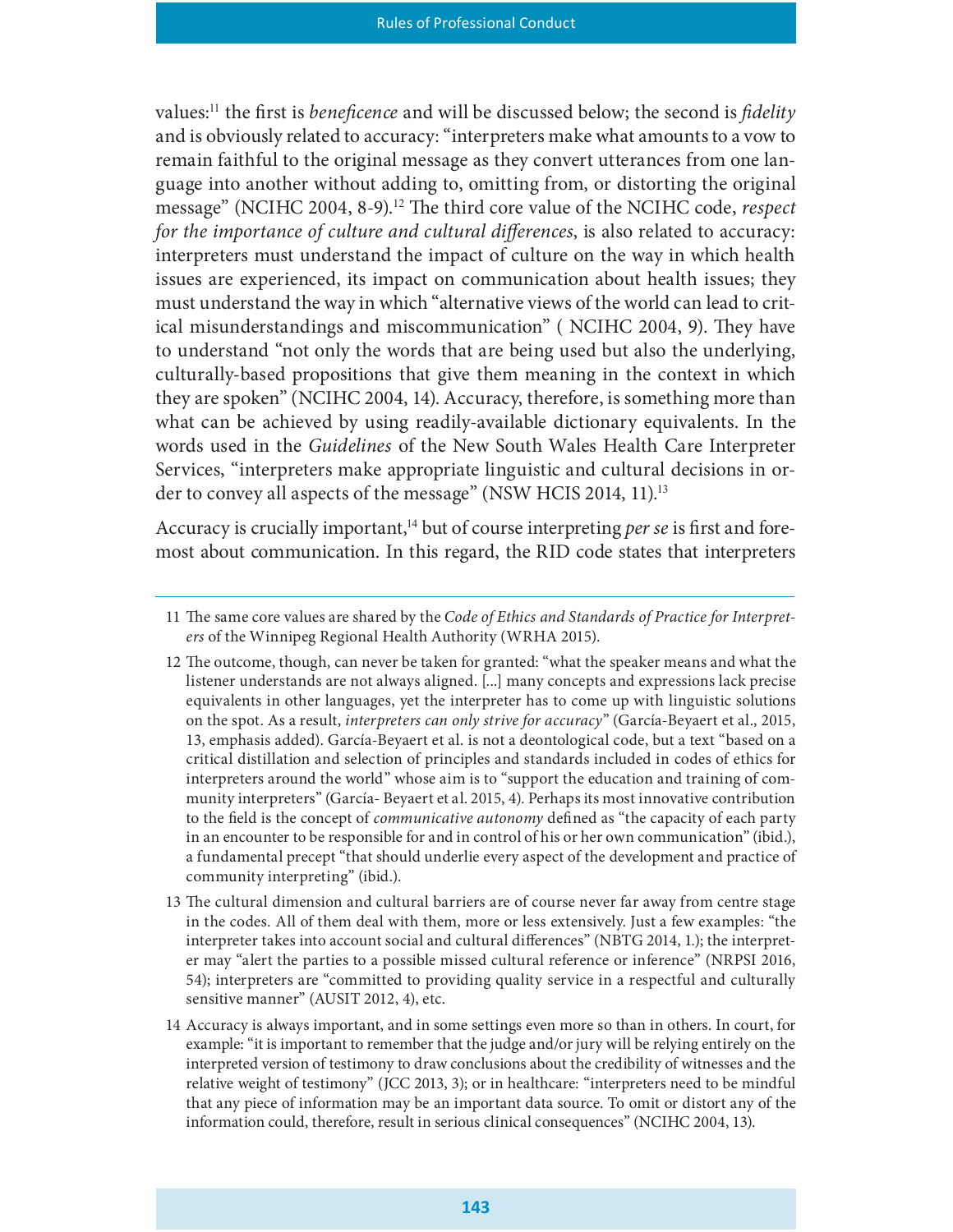"render the message faithfully [...] using language most readily understood by consumers" (RID 2005, 3) and, according to NAJIT, "the rendition should sound natural in the target language" (NAJIT n.d.). Again, a fundamental principle in conference interpreting, but one that is not shared by all deontological documents, particularly in the judicial field where there are texts stating that interpreters must "never alter the register, or level of language, to make it easier to understand or more socially acceptable" (JCC 2013, 7) or that "under no circumstances should an interpreter become involved in the conversion of units of measurement or currency from one system to another" (JCC 2013, 5) – two quotations that might even lead one to conclude that, at least for the Judicial Council of California, the interpreting goal is not communication. Yet, the same body, in the same document, says that "the primary focus in interpreting is to convey the meaning, not individual words" (JCC 2013, 9): but how can one convey meaning if the words used are not understood?

Inconsistencies and questionable statements are not uncommon in documents that are not produced by interpreters but by professionals in other fields who do not always realise that the interpreting process is much more complex than it appears – they would never use a verb such as strive and would never imagine that even an apparently crystal clear statement such as "the interpretation process involves converting a message from one language (source language) into an equivalent message in another language (target language)" (WRHA 2015, 4) raises more questions than it answers (as Translation Studies history shows).

Things are changing, though. While some may still equate accuracy with literalism, particularly in legal settings (Mikkelson 2008: 82), there have been considerable steps forward. In the commentary to the "accuracy and completeness" rule, for example, Mississippi's Code of Ethics for Court Interpreters states that "verbatim, 'word for word,' or literal oral interpretations are not appropriate when they distort the meaning of the source language" (SoM 2011, 2).<sup>15</sup> The same point is made in the codes of Illinois (ISC 2014) and Wisconsin (WSC 2014); and the latter adds a signicant point by requiring interpreters to reproduce in the target language "the closest natural equivalent of the source language message". It is a concept developed by Eugene Nida (1964) to overcome literalism, one which again may raise doubts as it would seem to imply that for any source language message (or elements thereof) there is *one* solution that might *objectively* be regarded as the best. Questionable, to say the least.

Of course, communication is complex and communication across languages even more so – it does not lend itself to categorization or to a binary-code kind of logic (yes/no; right/wrong, etc.), not to mention the inescapable subjective

<sup>15</sup> As is obvious, documents issued by professional associations of interpreters reject word-forword (translation and) interpreting (e.g. see ATA n.d., 1).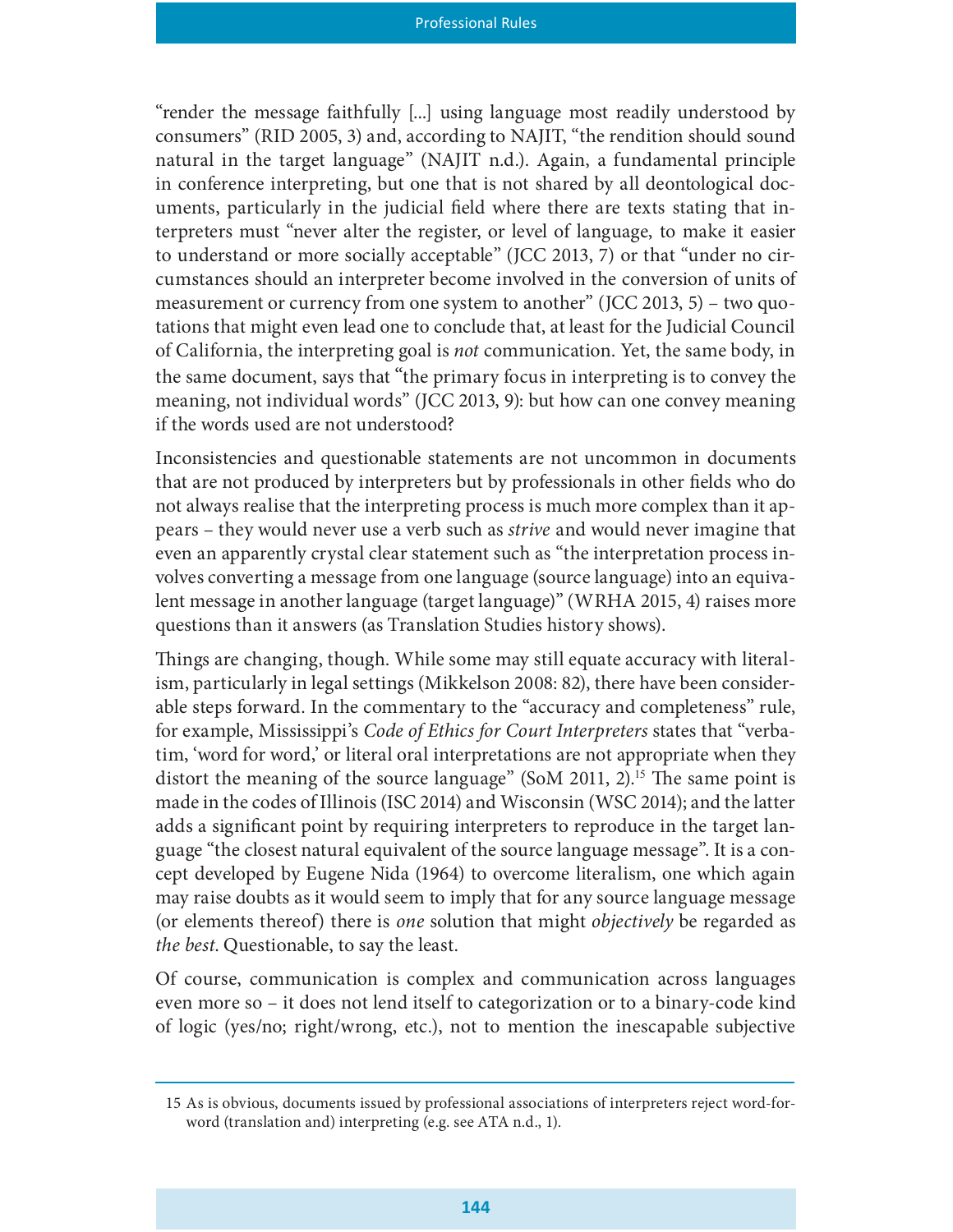element. According to the Professional Standards and Ethics for California Court Interpreters, "when rendering a simple 'yes' as 'yes, I did', the interpreter is adding information that was not contained in the original response" (JCC 2013, 4): true, there is no reason why the interpreter should not confine her/himself to a 'yes', but is this really an example of inaccuracy? Has any piece of information actually been added? Perhaps a more lenient approach would be needed when dealing with as fuzzy a concept as accuracy. Is bonjour an accurate translation of good morning? Is good morning an accurate translation of bonjour? And while one can easily agree that translating *France* with *l'Hexagone* may not be appropriate, is the reverse also true? How can absolute accuracy (faithfulness, truth, etc.) be demanded when not only is the concept fuzzy *per se*, but it is so easy to realise that translating/interpreting basically – perhaps inevitably – means saying almost the same thing as Umberto Eco (2003) would have it?

A final quotation may serve as the starting point for some concluding remarks on accuracy. The Code of Ethics for Interpreters and Translators of the International Criminal Tribunal for the Former Yugoslavia devotes article 10 to accuracy. Paragraph 1, entitled Truth and completeness, stipulates that interpreters "shall convey with the greatest fidelity and accuracy, and with complete neutrality, the wording used by the persons they interpret" and "shall convey the whole message, including  $[...]$  any non-verbal clue" (ICTY 1999, 4). The wording, the message and any non-verbal clue: is it not too much? Not to mention neutrality that will be briefly considered below. Even leaving aside inconsistencies, contradictions and the many ill-defined notions, what is demanded of interpreters really seems to be too much. In particular for interpreters who, as is not uncommon in community settings, do not have a high level of proficiency in one of the two languages. Asking them to convey the speaker's tone, register, nuances, ambiguities, etc. means, in some or many or most cases, asking them to do something they simply cannot do.

#### 3.2 CONFIDENTIALITY

Confidentiality is "the only ethical principle that appears to be a universal requirement to the interpreting profession" (García-Beyaert et al. 2015,10) and is covered by all deontological documents. It appears as one of the 'over-arching' principles of NRPSI's Code of Professional Conduct (2016) and at the top of the list of principles making up the Code of Ethics for Interpreters in Health Care of the National Council on Interpreting in Health Care (NCIHC 2004). In the AUSIT Code, one sentence is enough to spell out the principle: "Interpreters and translators maintain confidentiality and do not disclose information acquired in the course of their work" (AUSIT 2012, 5).

It is not an absolute principle, in that there may be derogations, for example when it is the law that demands it: "the duty of confidentiality shall not apply where disclosure is required by law" (NRPSI 2016, 3); or when a crime is involved: "in the event that an interpreter becomes aware of information that indicates probable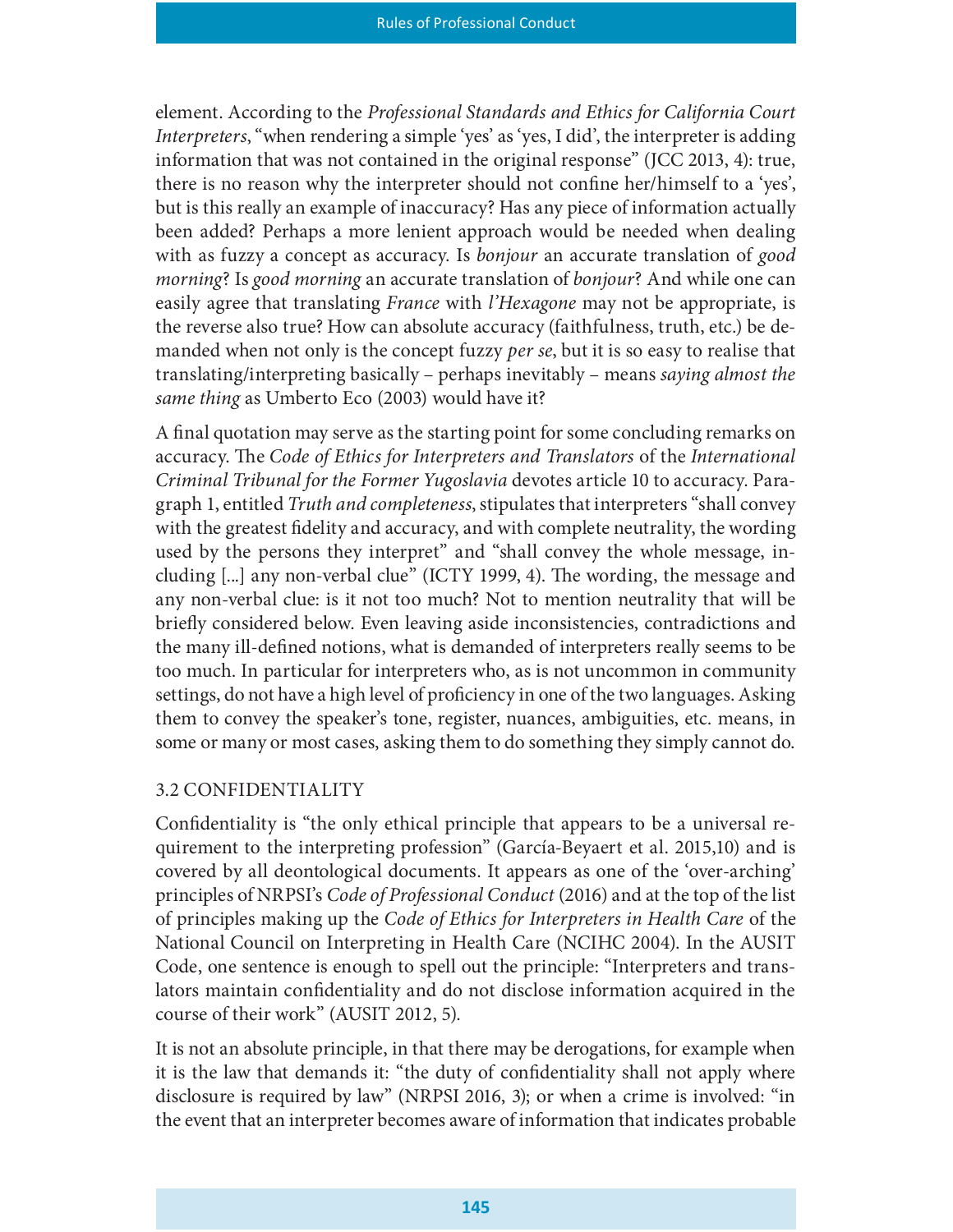imminent harm to someone or relates to a crime being committed during the course of the proceedings, the interpreter should immediately disclose the information to the presiding judge" (WCS 2014). The two cases are straightforward, but circumstances may sometimes be much more complex, in healthcare for example, with the interpreter having to face difficult choices.

According to the NCIHC code, "situations in which there is a serious possibility that withholding information will result in harm to the patient or to others can be an exemption to the principle of confidentiality" (NCIHC 2004, 11) – confidentiality is still required but only "in relation to those outside the treating team" (NCIHC 2004, 12). Any derogation from confidentiality must be based on *benefi*cence, one of the core values of the NCIHC and WRHA codes: "a central value of the health care interpreting profession is the health and well-being of the patient. This is a core value that is shared with other health care professions" (NCIHC 2004, 8). Similarly, the WRHA code says that "health interpretation extends beyond simple message conversion and conveyance. It is grounded in the best interest of the patient. [...] both the provider and the interpreter are concerned with the patient's health and well-being" (WRHA 2015, 4). The fact that this quotation comes from a document issued by a service provider is, of course, rather significant. Needless to say, choosing whether to violate condentiality can never be easy, but "interpreters have an ethical obligation to deal with this fine line and make a conscious choice that supports the well-being of the patient" (NCIHC 2004, 10). The issue is controversial, but the logic chain "the interpreter's goal is the patient's well-being – condentiality may harm the patient – the interpreter derogates from confidentiality" is to some extent convincing, though probably not universally shared.

A further case – interesting and surprising – of exemption from the principle of confidentiality is provided for by the Wisconsin Court System code: "interpreters shall not publicly discuss, report, or offer an opinion concerning a matter in which they are or have been engaged [...] except to facilitate training and education", in which case they are allowed to divulge "only so much information as is required to accomplish this purpose" (WCS 2014). It is a further example of the importance the Wisconsin Court System attaches to training and education.

#### 3.3 IMPARTIALITY

Impartiality is also one of the fundamental tenets of an interpreter's activity: "interpreters [...] observe impartiality in all professional contacts. Interpreters remain unbiased throughout the communication exchanged between the participants in any interpreted encounter" (AUSIT 2012, 5). Just like confidentiality, it appears in all codes and is a rather straightforward concept: interpreters do not take sides and "do not allow bias to influence their performance" *(ibid.)*. Unlike confidentiality, though, it can be easily and inadvertently violated. For whatever reason, interpreters may be inclined to like/dislike or support/oppose one or more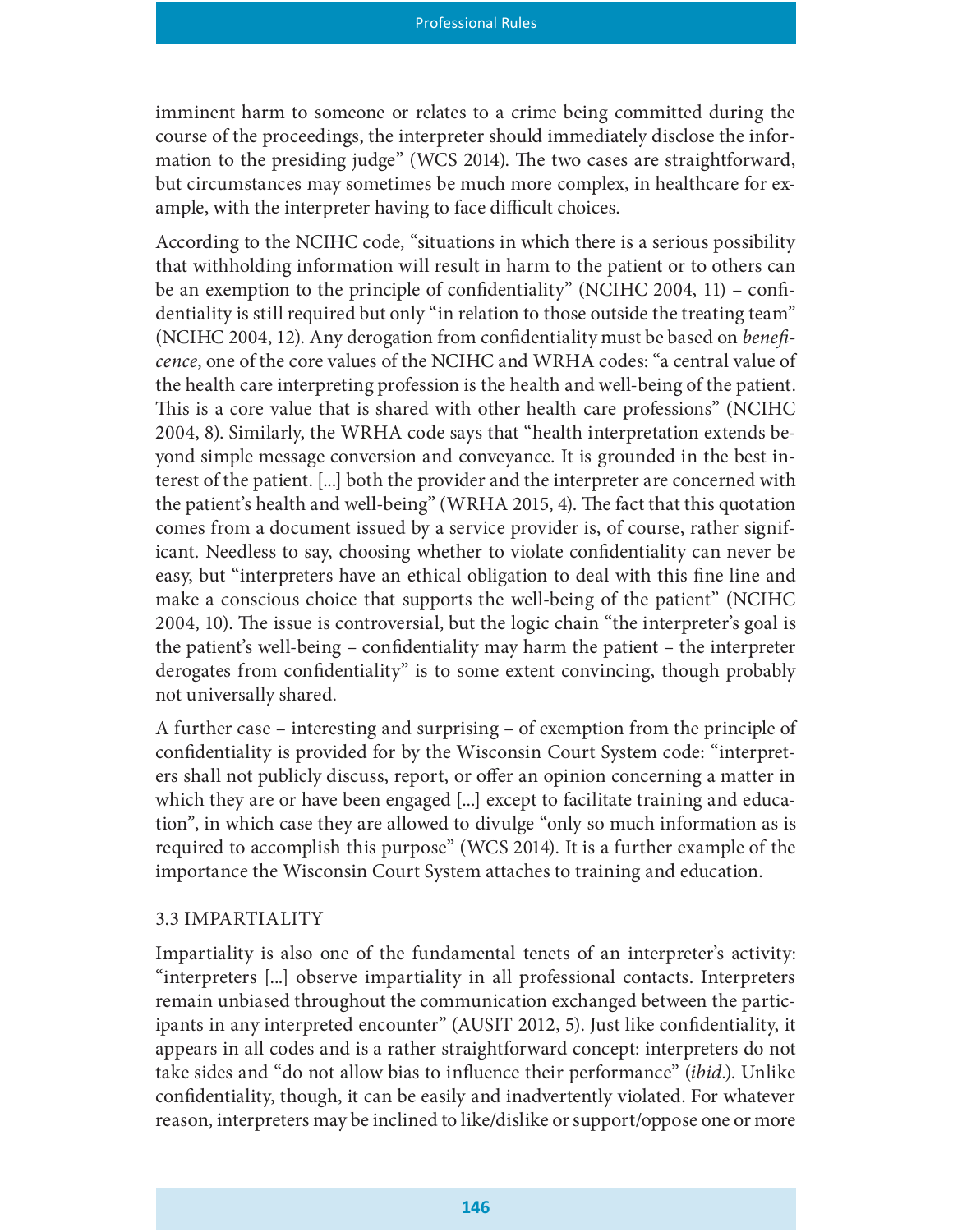participants, and their feelings may creep into their words, attitude, behaviour or facial expressions. Needless to say, all this should be avoided: as García-Beyaert et al. say, "community interpreters cannot be neutral in their feelings. Yet they can make every effort to be impartial in their behavior" (2015, 15). It is not easy, particularly in emotionally charged situations.

The word "neutral" used by García-Beyaert et al. and the word "neutrality" used in the ICTY code (see section 3.1) deserve a brief comment. Neutral/neutrality are not synonymous with impartial/impartiality. It is not just a matter of neutral feelings: for the very fact that they do participate in the event, interpreters have an impact on it. It is recognised in the code of the Dutch Association of Sign Language Interpreters: the interpreter "exerts influence even by her presence on the course of the communication in the assignment" (NBTG 2014, 2). Neutrality can therefore never be expected for the simple reason that it is impossible.

On the other hand, not only can impartiality be expected, but the principle would seem to be absolutely binding, with no possible derogations. Yet, exceptions may be found in healthcare interpreting codes. The NCIHC code, in line with all other codes, states that "the interpreter strives to maintain impartiality and refrains from counseling, advising or projecting personal biases or beliefs" (NCIHC 2004, 3), but it adds that "when the patient's health, well-being, or dignity is at risk, the interpreter may be justified in acting as an advocate" (ibid.). Once again, taking care of the patient's health is regarded as the overriding principle prevailing over all others, including confidentiality and impartiality. Advocacy is explicitly rejected by all codes and the NCIHC itself appears to be aware of the devastating consequences potentially brought about by advocacy supplanting impartiality, yet it supports it as a means to achieve a greater goal: "the act of advocacy should derive from clear and/or consistent observations that something is not right and that action needs to be taken to right the wrong. On a deep level, advocacy goes to the heart of ethical behavior for all those involved in health care – to uphold the health and wellbeing (social, emotional and physical) of patients and ensure that no harm is done" (NCIHC 2004, 20).

The *Code of Ethics* of IMIA also opens the doors to advocacy, but only as a way to overcome cultural barriers: "Interpreters will engage in patient advocacy and in the intercultural mediation role of explaining cultural differences/practices to health care providers and patients only when appropriate and necessary for communication purposes, using professional judgment" (IMIA 2006).

Curiously enough, in the AUSIT's codes norms are included under the impartiality heading that (would seem to) belong elsewhere: "[interpreters] do not soften, strengthen or alter the messages being conveyed" (AUSIT 2012, 5) (which is something probably pertaining to accuracy), and "[interpreters] frankly disclose all conflicts of interest" (AUSIT 2012, 9) (which appears under *Impartiality* in the Code of Conduct and under Professional conduct in the Code of Ethics). It is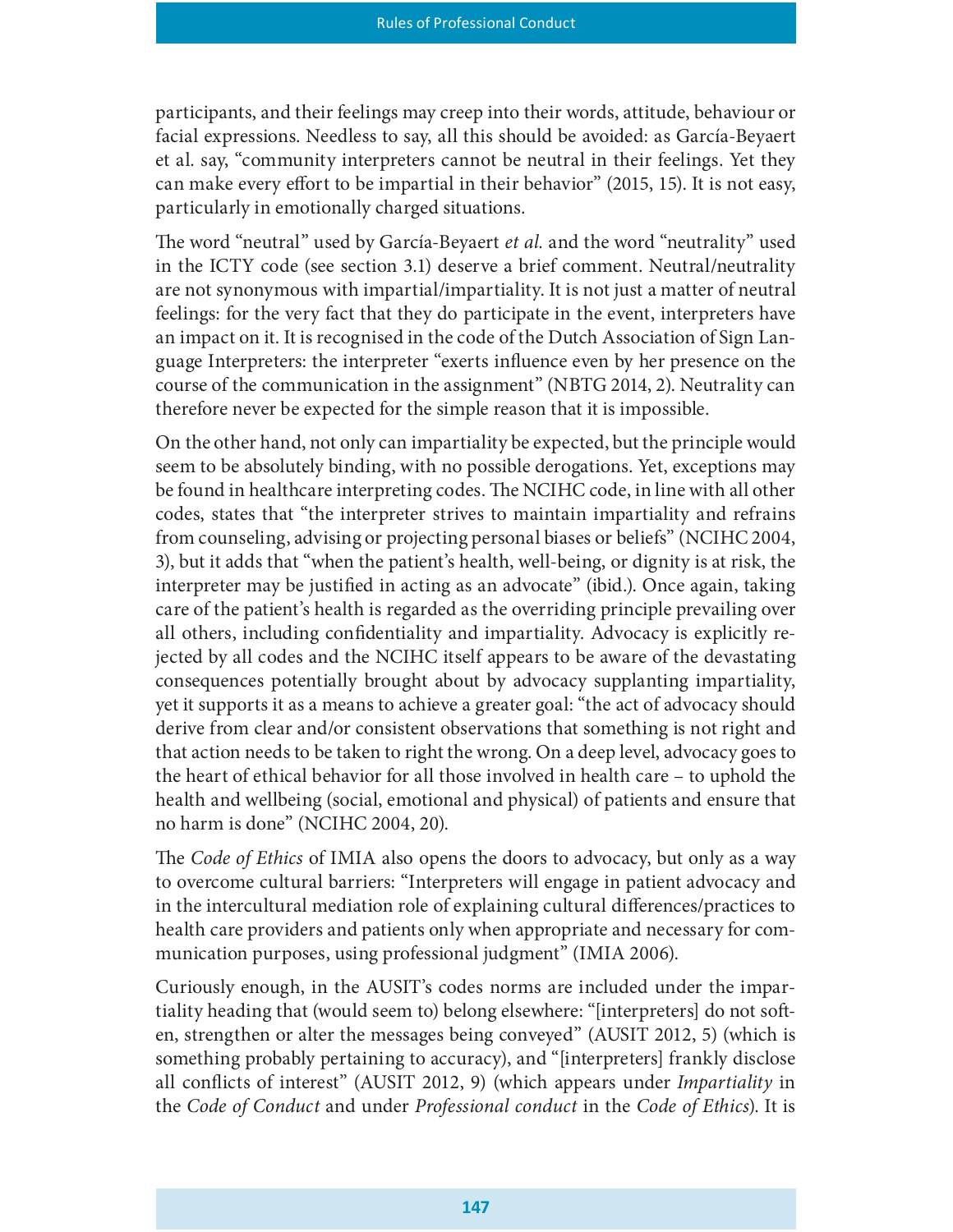an example of how difficult it is to draw a line between principles that are often intertwined.

#### 3.4 OTHER PRINCIPLES

The other principles found in deontological documents are much less controversial, or not controversial at all, and seem to be all based on solid common sense as will be seen in this short overview which is limited the most significant.

3.4.1 Competence. "Interpreters [...] only undertake work they are competent to perform in the languages for which they are professionally qualified through training and credentials" (AUSIT 2012, 5). The AUSIT codes refer to qualifications as they are professional codes that are binding for the association's members. The principle, though, is universal in that all interpreters (whether qualified or not) should only accept tasks they are or feel able to fulfil: "interpreters will refrain from accepting assignments beyond their professional skills, language fluency, or level of training" (IMIA 2006). Needless to say, this requires some level of self-awareness and also the readiness to turn down the opportunity to earn a fee when the assignment is or appears to be beyond one's abilities.

Most, if not all, codes issued by Judicial administrations include an article devoted to the "representation of qualifications" which, in fact, may actually be seen as an official proof of competence.

3.4.2 Professional conduct. Whether trained/qualified or not, interpreters are supposed to act in a professional manner. All codes deal with this principle which, understandably, covers a very wide area and several aspects. For example, preparation: "the responsibility of being properly prepared for interpreting assignments" (WCS 2014). To this end, interpreters are encouraged to obtain information, documents and whatever may be needed to familiarise themselves with the topic, the event, etc. Another aspect related to professionalism has to do with working conditions: interpreters should ensure "that the conditions under which they operate facilitate communication" (ICTY 1999).<sup>16</sup> Then, in performing their duties, interpreters behave professionally when they take care of communication between the parties, for example by "coordinating or managing turn-taking in order to make the communication process flow smoothly and minimise disruptions" (NSW HCIS 2014, 11);<sup>17</sup> they also behave professionally when they "use the first person" (AUSIT 2012, 14); when they encourage "participants to address

<sup>16</sup> To be able to prepare and ensure ideal working conditions interpreters must count on the attitude of organisers, institutions, participants, etc. and their willingness and readiness to meet the interpreters' needs, something which may require a good deal of customer education.

<sup>17</sup> It should be noted, though, that playing such a coordinating role may be very difficult or even impossible in certain settings, e.g. in court where unobtrusiveness on the part of the interpreter is called for (WCS 2014; NAJIT n.d., etc.)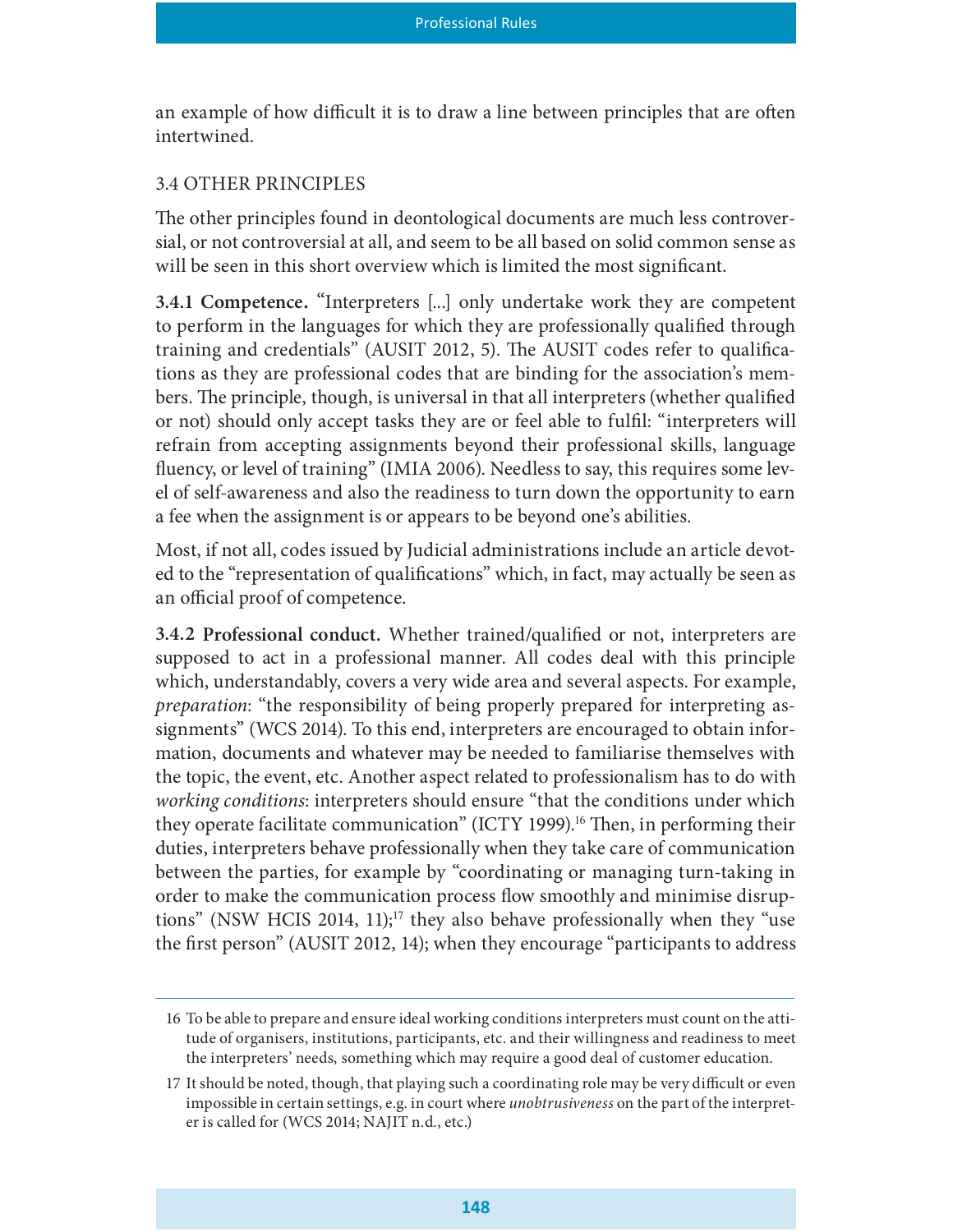each other directly" *(ibid.)*; when they are transparent as to their role at any point in the communication process: for example, "when asking for clarification, an interpreter says to all parties, 'I, the interpreter, did not understand, so I am going to ask for an explanation" (NCIHC 2005, 5); they finally behave professionally when they show respect for all parties (WSL 2015; RID 2005, etc.) and professional detachment (AUSIT 2012; WCS 2014). Other obvious requirements include respect for the dress code and punctuality.

3.4.3 Clarity of role boundaries. The Wisconsin Code of Ethics is adamant: "interpreters shall limit themselves to interpreting or translating" (WCS 2014). The explanation accompanying this principle in the AUSIT codes is very clear as to what it actually means: "Practitioners do not, in the course of [their] duties, engage in other tasks such as advocacy, guidance or advice" (AUSIT 2012, 6). So, advocacy is forbidden (but see above in the sub-section devoted to impartiality) and other activities outside interpreting are forbidden as well. A signicant example in this respect may be found in the Wisconsin code (where the term used is scope of practice): "Interpreters may translate language on a form for a person who is filling out the form, but should not explain the form or its purpose for such a person" (WCS 2014). Ideally, interpreters should have no contacts whatsoever with the people for whom they are interpreting to avoid inadvertently or deliberately exceeding the limits of their role.

3.4.4 Professional development. Finally, all deontological documents stress the importance and the duty (as well as the need) for interpreters to "improve their skills and knowledge" (WCS 2014). This includes upgrading their cultural understanding and keeping up "with the technological advances pertinent to their practice" (AUSIT 2012, 6) and even keeping themselves "informed about new trends and developments and the results of research in the field to improve their competence and practice" (AUSIT 2012, 12). The IMIA code also stresses the importance of maintaining ties with relevant professional organizations in order to be up-to-date with the latest professional standards and protocols" (IMIA 2006). In this regard there is no difference between interpreters and all other professionals: lifelong learning is the only way to be able to fulfil one's professional duties throughout one's career.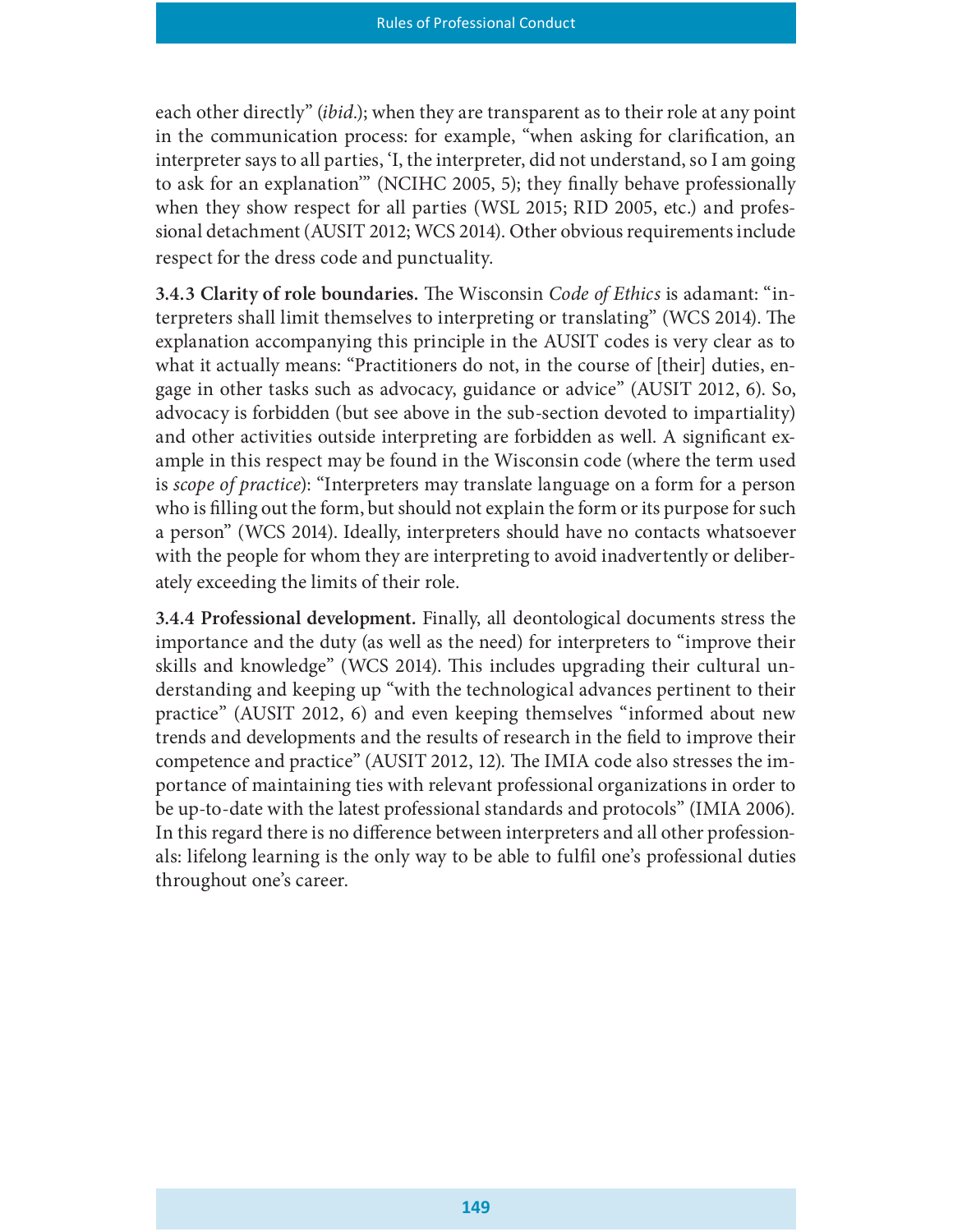#### **4 ACTIVITIES**

Training activities may be divided into two parts, the first devoted to theory and the second to practice. In the first part trainers present the concepts of ethics and professional ethics, the nature and purpose of deontological documents and the main professional rules. One code may be used as the main source, with constant reference to other codes to explore alternative points of view. Q&A sessions and focused discussions are then organised to give trainees the opportunity to really understand the spirit and purpose of the codes and their rules as well as their implications for the interpreters' work and the possible consequences of any violation. Some time can also be reserved to the presentation and discussion of personal experiences involving deontological issues.

The second part consists of role-plays where trainees are faced with deontologically-challenging situations requiring problem-solving and decision-making skills.<sup>18</sup> The role-plays are followed by discussion of the choices made by the trainees playing the interpreters and their repercussions on the interpreter-mediated interactions.<sup>19</sup>

As an alternative option, some role-play sessions could also be organised before the first part – designed and conducted as described above, but with no discussion or debriefing/assessment. They should be video-recorded and only shown at the end of the second part. This will enable the class to compare and contrast the trainee interpreters' performances delivered *before* and *after* the theory lessons.

Whatever the option, trainers should devote as much time as possible to discussion. Principles and rules must not be learnt by heart, but understood, adhered to and, when the time comes, *naturally* implemented.

<sup>18</sup> Some examples are given by Mikkelson: "The scenarios can range from straightforward situations that test the students' understanding of concepts such as condentiality and impartiality (e.g., a defendant asking the interpreter what she thinks of his defence counsel) to more complicated circumstances that pose difficult linguistic and/or ethical conundrums (e.g., kinship terms for which there is no equivalent, attitudes about sex roles that differ greatly, or gestures that are easily misunderstood" (Mikkelson 2008, 92). A number of situations that could be easily and fruitfully reproduced in role-plays can also be found in García-Beyaert et al. (2015).

<sup>19</sup> On role-plays and their stages, from design to debrieng/assessment, see Falbo (this volume).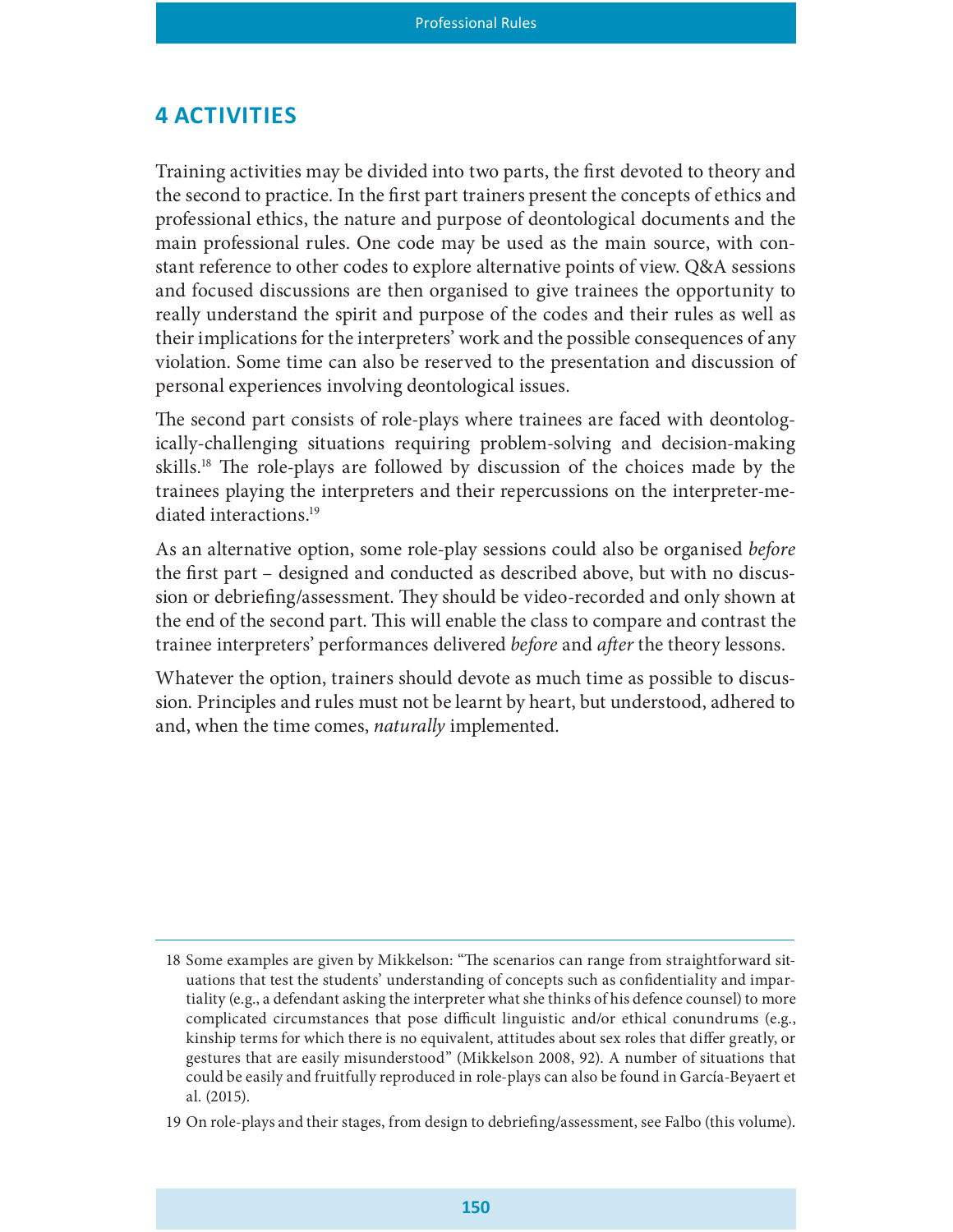## **FURTHER READING**

- Hale, Sandra Beatriz. 2007. Community Interpreting. Basingstoke-New York: Palgrave Macmillan.
- An extensive discussion of community interpreting from theory to practice, from codes of ethics to research, from practitioners' views to training.
- Kalina, Sylvia. 2015. "Ethical challenges in different interpreting settings". MonTI Special Issue 2: 63–86.
- A thorough discussion of differences and similarities between ethical/deontological issues confronting interpreters in multiple settings.
- Ozolins, Uldis. 2014. "Descriptions of interpreting and their ethical consequences". FITISPos International Journal 1, no. 1: 23–41.
- A well-documented analysis of interpreting and the interpreter's role across modes and settings, with a reflection on ethics and ethical responsibility.
- Valero Garcés, Carmen, and Anne Martin, eds. 2008. Crossing Borders in Community Interpreting. Amsterdam-Philadelphia: John Benjamins.

A wide-ranging volume that has become a classic. The chapters' focus is the interpreter's role in a variety of settings.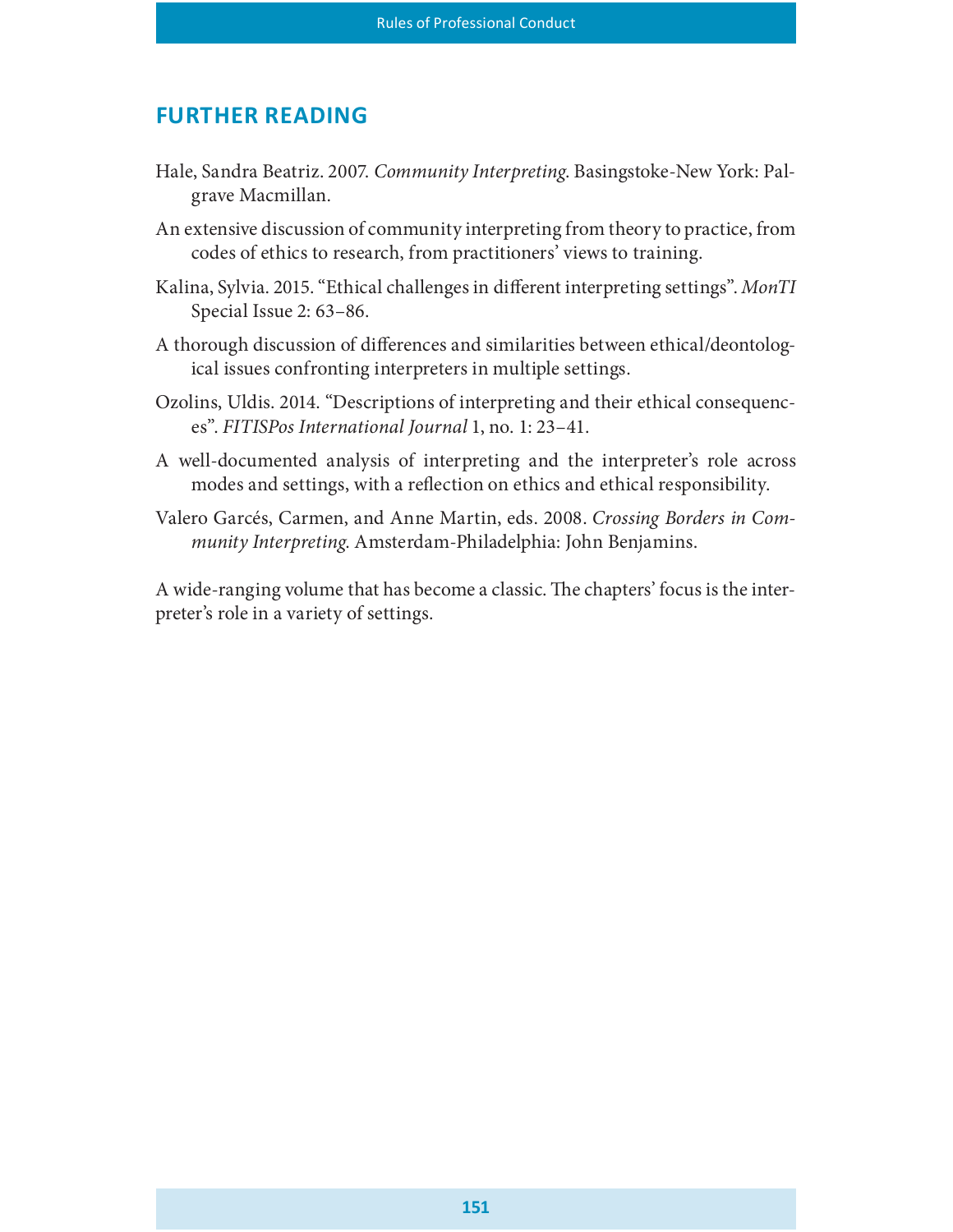## 6 BIBLIOGRAPHY

- ATA (American Translators Association). 2010. Code of Ethics and Professional Practice. Accessed August 12, 2020. https://www.atanet.org/governance/ code\_of\_ethics.php.
- ATA (American Translators Association). n.d. Code of Ethics and Professional Practice. Commentary. Accessed August 12, 2020. https://www.atanet.org/ governance/code\_of\_ethics\_commentary.pdf.
- ATIA (Association of Translators and Interpreters of Alberta / Association des Traducteurs et Interprètes de l'Alberta). 2015. Code of Ethics. Accessed August 12, 2020. https://atia.ab.ca/code-of-ethics/.
- AUSIT (Australian Institute of Interpreters and Translators). 2012. Code of Ethics and Code of Conduct. Accessed August 10, 2020. https://ausit.org/wp-content/uploads/2020/02/Code\_Of\_Ethics\_Full.pdf.
- AVIDICUS 3. n.d. http://wp.videoconference-interpreting.net/?page\_id=154.
- Baixauli-Olmos, Lluís. 2017. "Ethics codes as tools for change in public service interpreting: symbolic, social and cultural dimensions." JoSTrans. The Journal of Specialised Translation 28: 250–272. Accessed August 13, 2020. https:// www.jostrans.org/issue28/art\_baixauli.php.
- Eco, Umberto. 2003. Dire quasi la stessa cosa. Milano: Bompiani.
- García-Beyaert, Sofía, Marjory A. Bancroft, Katharine Allen, Giovanna Carriero-Contreras, and Denis Socarrás-Estrada, eds. 2015. Ethics and Standards for The Community Interpreter®. An International Training Tool. Accessed August 18, 2020. https://ddd.uab.cat/pub/recdoc/2015/218104/Garcia-Beyaert\_et\_al\_2015\_TCii\_Ethics\_and\_Standards.pdf.
- Gile, Daniel. 1995. Basic Concepts and Models for Interpreter and Translator Training. Amsterdam-Philadelphia: John Benjamins.
- Home Office UK Visas & Immigration. 2008. Code of Conduct for the Home Office Registered Interpreters. Accessed August 20, 2020. https://assets.publishing.service.gov.uk/government/uploads/system/uploads/attachment\_data/ le/454473/Code\_of\_conduct\_17\_08\_15.pdf.
- ICTY (= United Nations International Tribunal for the Prosecution of Persons Responsible for Serious Violations of International Humanitarian Law Committed in the Territory of Former Yugoslavia since 1991). 1999. The Code of Ethics for Interpreters and Translators employed by The International Criminal Tribunal for the Former Yugoslavia / Code de déontologie pour interprètes et traducteurs employés par le Tribunal International pour l'ex-Yougoslavie. Accessed August 14, 2020. https://www.icty.org/x/file/Legal%20Library/Miscellaneous/it144\_codeofethicsinterpreters\_en.pdf.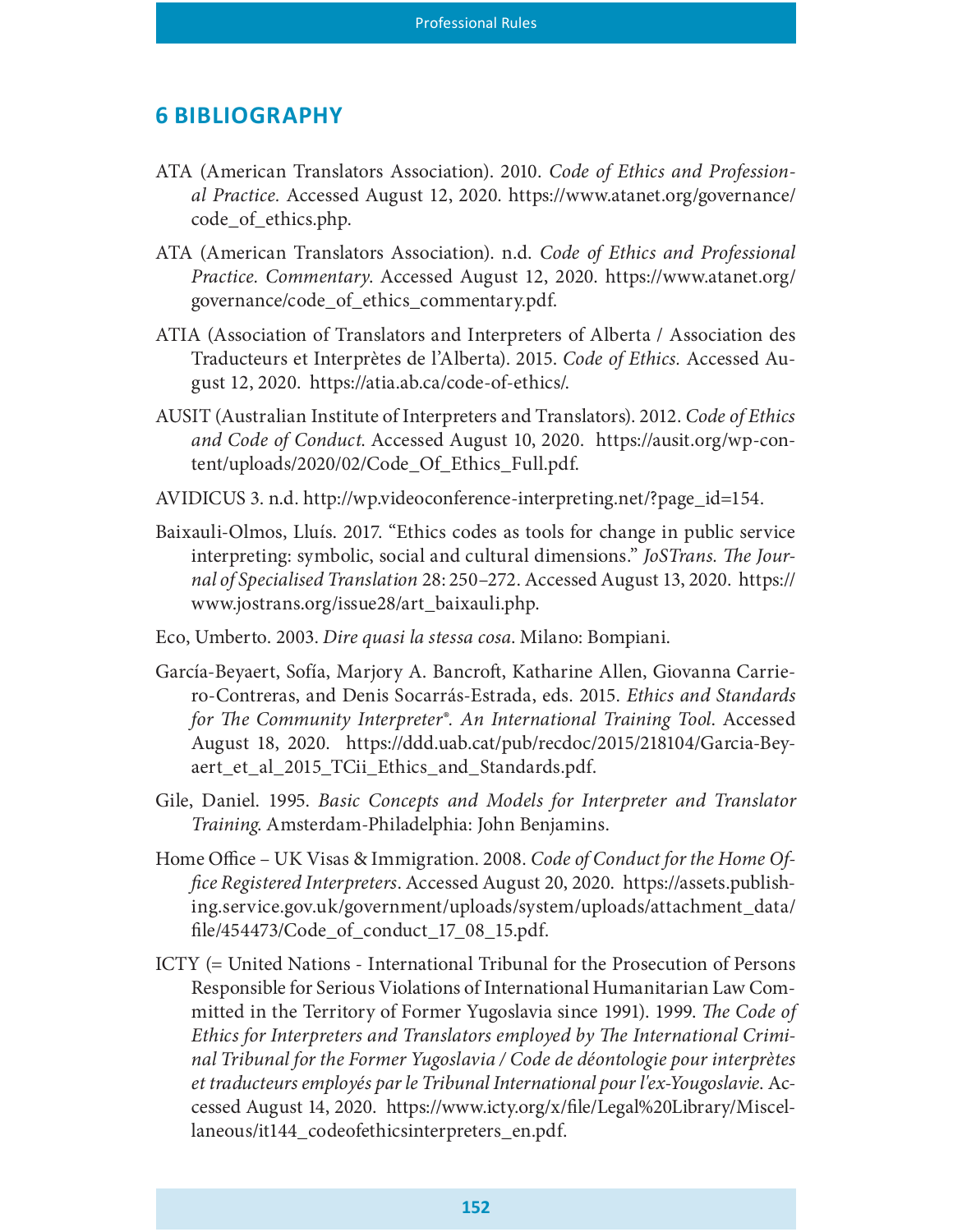- IMIA (= International Medical Interpreters Association). 2006. Code of Ethics. Accessed August 13, 2020. https://www.imiaweb.org/code/.
- ISC (= Illinois Supreme Court). 2014. Code of Interpreter Ethics. Accessed August 14, 2020. https://courts.illinois.gov/civiljustice/languageaccess/Illinois\_ Code\_of\_Interpreter\_Ethics.pdf.
- ITI (Institute of Translation and Interpreting). 2016. ITI Code of Professional Conduct. Accessed August 11, 2020. https://www.iti.org.uk/about-iti/professional-standards.html.
- ITIA (Irish Translators' & Interpreters' Association). 2009. Code of Ethics for Community Interpreters. Accessed August 14, 2020. https://www.translatorsassociation.ie/wp-content/uploads/2017/03/Code-of-Ethics-for-Community-Interpreters.pdf.
- JCC (= Judicial Council of California). 2013. Professional Standards and Ethics for California Court Interpreters. Fifth Edition (first edition 2008). Accessed August 19, 2020. https://www.courts.ca.gov/documents/CIP-Ethics-Manual.pdf.
- Jean, Jean-Paul. "Justice as a public service". 2010. 6th CEPEJ Newsletter. Accessed August 23, 2020. https://rm.coe.int/justice-as-a-public-service-jean-pauljean-prosecutor-court-of-appeal-/168078e545.
- Mikkelson, Holly. 2008. "Evolving views of the court interpreter's role: Between Scylla and Charybdis". In Crossing Borders in Community Interpreting: Definitions and dilemmas, edited by Carmen Valero Garcés and Anne Martin, 81–97. Amsterdam-Philadelphia: John Benjamins. Accessed August 17, 2020. https://doi.org/10.1075/btl. Also available at https://acebo.myshopify.com/ pages/evolving-views-of-the-court-interpreter-s-role-between-scylla-andcharybdis.
- NAJIT (= National Association of Judiciary Interpreters & Translators). n.d. Code of Ethics and Professional Responsibilities. Accessed August 17, 2020. https:// najit.org/wp-content/uploads/2016/09/NAJITCodeofEthicsFINAL.pdf.
- NBTG (NEDERLANDSE BEROEPSVERENIGING TOLKEN GEBAREN-TAAL = DUTCH ASSOCIATION FOR SIGN LANGUAGE INTER§ PRETRS. 2014. Code of Ethics for Sign Language Interpreters. Accessed August 21, 2020. http://www.nbtg.nl/sites/default/files/1403%20Code%20 of%20Ethics.pdf
- NCIHC (National Council on Interpreting in Health Care). 2004. A National Code of Ethics for Interpreters in Health Care. Accessed August 24, 2020. https://www.ncihc.org/assets/documents/publications/NCIHC%20National%20Code%20of%20Ethics.pdf.